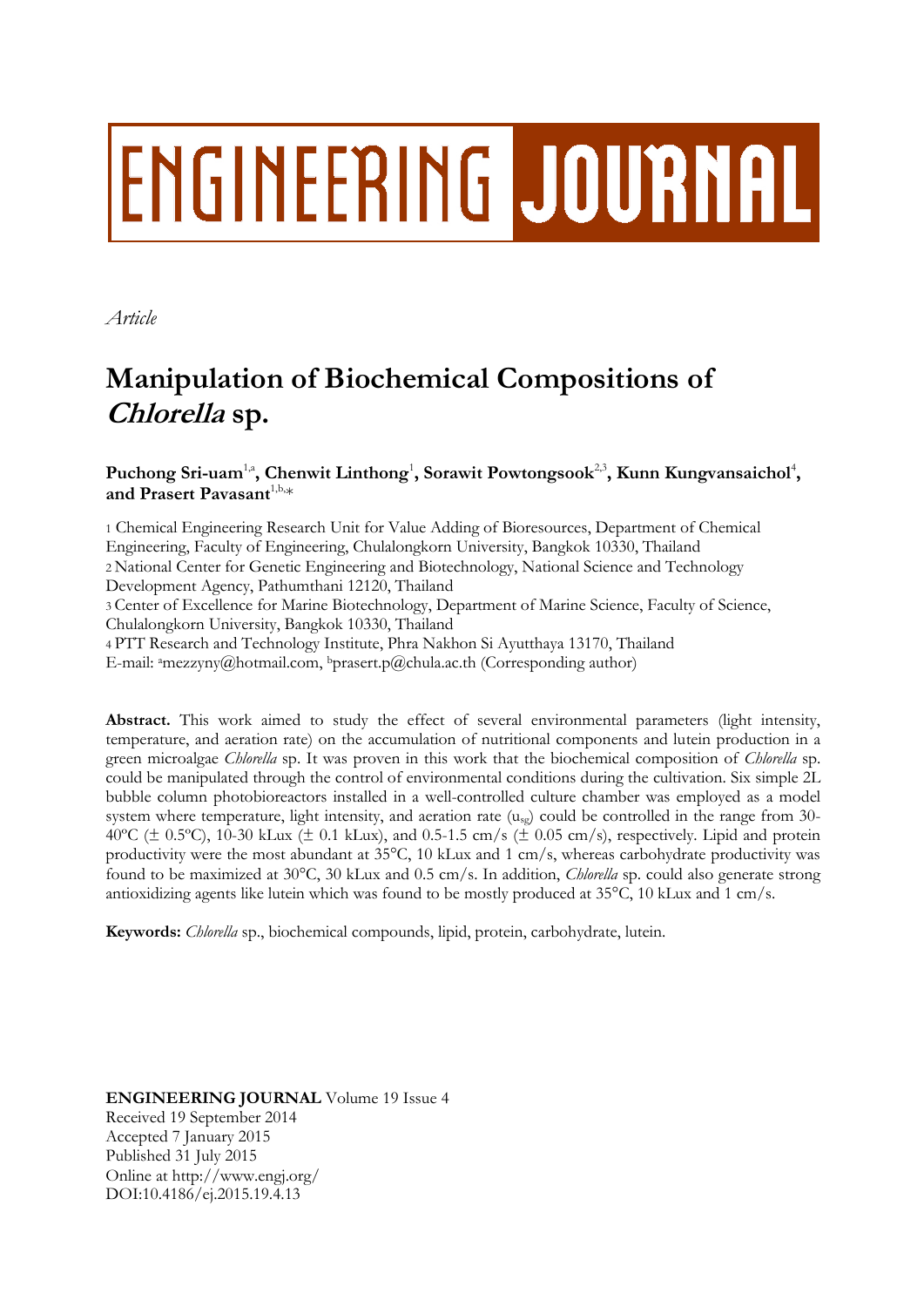# **1. Introduction**

*Chlorella* has been widely known and cultured for a number of applications including food source for fish hatchery [1–3], animal food additives [4], human food supplementary [5–7], a biodiesel feedstock [8], and even a wastewater treatment agent. This microorganism can grow competently under non-strictly specified conditions. In other words, it can grow under temperature range of as wide as 4-35ºC, light intensity of 1,000-70,000 Lux, and aeration rate of 0-6 L/min [8–11]. This has made it one of the most versatile strains in algal culture industry. *Chlorella* can also be grown under different growth conditions to enable the accumulation of various specific components. For example, for a food source for fish hatchery or food additives, the alga is normally cultured under conditions urging the cell to accumulate high amount of protein. Seyfabadi et al. (2011)[12] revealed that at 25ºC with the light-dark cycle of 16:8, protein accumulation in *Chlorella vulgaris* was found to increase from 36±2.2 to 43±3 and 46±3.7 (%) with the increase of light intensity from 2,775 to 4,625 and 7,400 Lux, respectively. *Chlorella* UMACC 237 was reported to have the highest protein accumulation at 9ºC and light intensity of 3,108 Lux. [10]. As food, the cell must be cultured such that carbohydrate could be accumulated as much as practicable. On the other hand, if the product is biodiesel feedstock, the cell is stressed to produce the maximal amount of lipid. *Chlorella vulgaris* ESP-31 was reported to have the highest lipid accumulation at 25ºC and light intensity of 9 W/m<sup>2</sup> [13], while under the cultivation temperature and light intensity of 25°C and 4,440 Lux, the cell could accumulate the highest amount of carbohydrate [14]. Other microalgae that have been studied for the accumulation of lipid, protein and carbohydrate regarding their cultivation conditions are such as *Nannochloropsis* sp. [15], *Isochrysis galbana* [15–16], *Choricystis minor* [17], *Spilurina platensis* [18], *Chaetoceros calcitrans f. pumilus* [19], *Amphora* sp. [20], *Dunaliella tertiolecta* [21], *Nannochloropsis oculata* CS-179 and *Isochrysis* sp. CS-177 [22].

In certain applications, high value products, e.g. antioxidants, might be needed and the alga must be grown in the right environment to be able to store such compounds [23]. Commercial lutein is produced from marigold but this suffers some disadvantages particularly long cultivation time and large area requirement. In this regard, microalgae can be an alternative source with comparable or even higher lutein productivity. For instance, lutein productivity from outdoors cultivation of *Muriellopsis* sp. was 180  $mg/m^2/d$  [24], approx. 11 times higher than that from marigold [25]. Several microalgae can effectively produce lutein such as *Scenedesmus almeriensis* [26–27], *Chlorella protothecoides* [28], *Chlorella zofingiensis*, *Chlorococcum citriforme* and *Neospongiococcus gelatinosum* [29].

Thailand also has its climate condition which is considered most suitable for the cultivation of several algal cultures, especially *Chlorella*. This work, hence, aimed to study the effect of several environmental parameters (light intensity, temperature, and aeration rate) on the accumulation of nutritional components and lutein production in a green microalgae *Chlorella* sp.

# **2. Materials and Methods**

# **2.1. Operation of Bubble Column Photobioreactor**

Each experiment was conducted with six sets of 2 L photobioreactor (bubble column) placed in a controlled chamber where temperature, light intensity and aeration were controlled. The control chamber included twelve compact fluorescence light bulbs (20 Watts) as a light source and a temperature control element. The temperature was controlled using an evaporative cooling and heater units. Light intensity and temperature were in the range from 10-30 klux ( $\pm$  0.1 klux) and 30-40°C ( $\pm$  0.5°C). A calibrated rotameter was used to control the volume of gas volumetric flow rate supplied to the system through a porous gas sparger at the base of the photobioreactors in the range from 0.5-1.5 cm/s ( $\pm$  0.05 cm/s). Details of how the experiment was conducted (Design of Experiments, DOE) are provided in Fig. 1. The experiment was started by varying light intensity, and the best result was employed for the following experiments. The culture medium was the modified M4N [30–31]. Samples were collected daily in order to analyze the growth. After cell harvest (6 days), microalgal biomass was collected in order to analyze for the accumulation of nutritional components including total lipid, protein, carbohydrate, and lutein.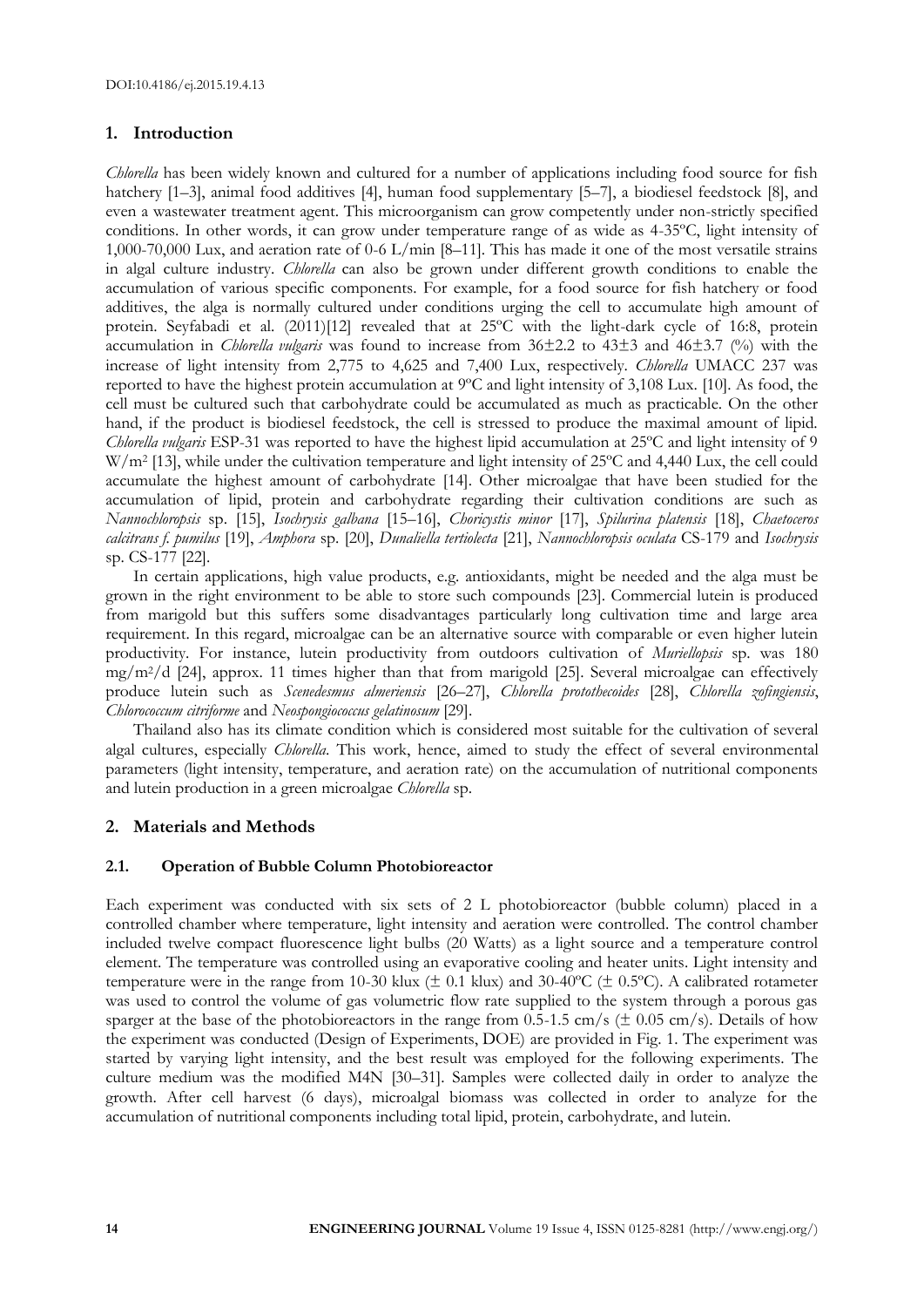

Fig. 1. Details of how this experiment was conducted: The different line type indicates how the matching between the various parameters was investigated.

# **2.2. Analyses**

**Total lipid**: Biomass of microalgae in photobioreactor was harvested by centrifugation at 4,000 rpm, 10°C for 15 min (Kubota 7820). The cells were washed twice with deionized water. After drying the samples using freeze drier, the samples were pulverized in a mortar and extracted using a 2:1  $(v/v)$  mixture of chloroform:methanol [32] by the typical soxhlet method.

**Protein**: Total nitrogen content of microalgal biomass was detected by an elemental analyzer (Perkin Elmer PE2400 Series II). The protein concentration of microalgae was estimated from the obtained nitrogen content according to the correlation reported in literature, i.e. protein concentration = nitrogen content x 4.44 [33].

**Carbohydrate**: Total carbohydrate concentration of microalgal biomass was considered simply as the remnant of the total biomass subtracted by the sum of lipid, protein, and ash.

**Ash**: Ash determination procedure according to Sluiter et al. (2005) [34] which is substantially similar to the ASTM Standard Method Number E1755-01 (Standard Method for the Determination of Ash in Biomass) was used to determine ash content in microalgae biomass.

**Moisture**: The moisture content of microalgal biomass was determined from the masses of microalgae before and after water evaporation. This method follows the procedure set out in the ASTM D 1762-84 (Reapproved, 2007) [35].

**Lutein**: Biomass was mixed with KOH and ethyl alcohol at the ratio of 1:0.6:10 (w/w/v). The mixture was shaken for 4 h after which ethyl alcohol (50 mL) was added. Lutein was extracted by solvent extraction with separatory funnel under dark place. Diethyl ether (80mL) and Na<sub>2</sub>SO<sub>4</sub> (100 mL) were added. Low density lutein liquid was evaporated. Lutein was dissolved in ethyl alcohol where its quantity was analyzed by UV-VIS spectrophotometer (Agilant carry 60) at the wavelength of 478 nm.

## **3. Results and Discussion**

#### **3.1. How to Maximize Lipid Productivity**

The cultivation of microalgae *Chlorella* sp. was conducted under several conditions. The alga seemed to grow best at the light intensity of approximately 10 kLux, temperature of 35°C and aeration at superficial gas velocity of 1 cm/s which yielded the highest lipid productivity of 37 mg/L/d. Moving away from this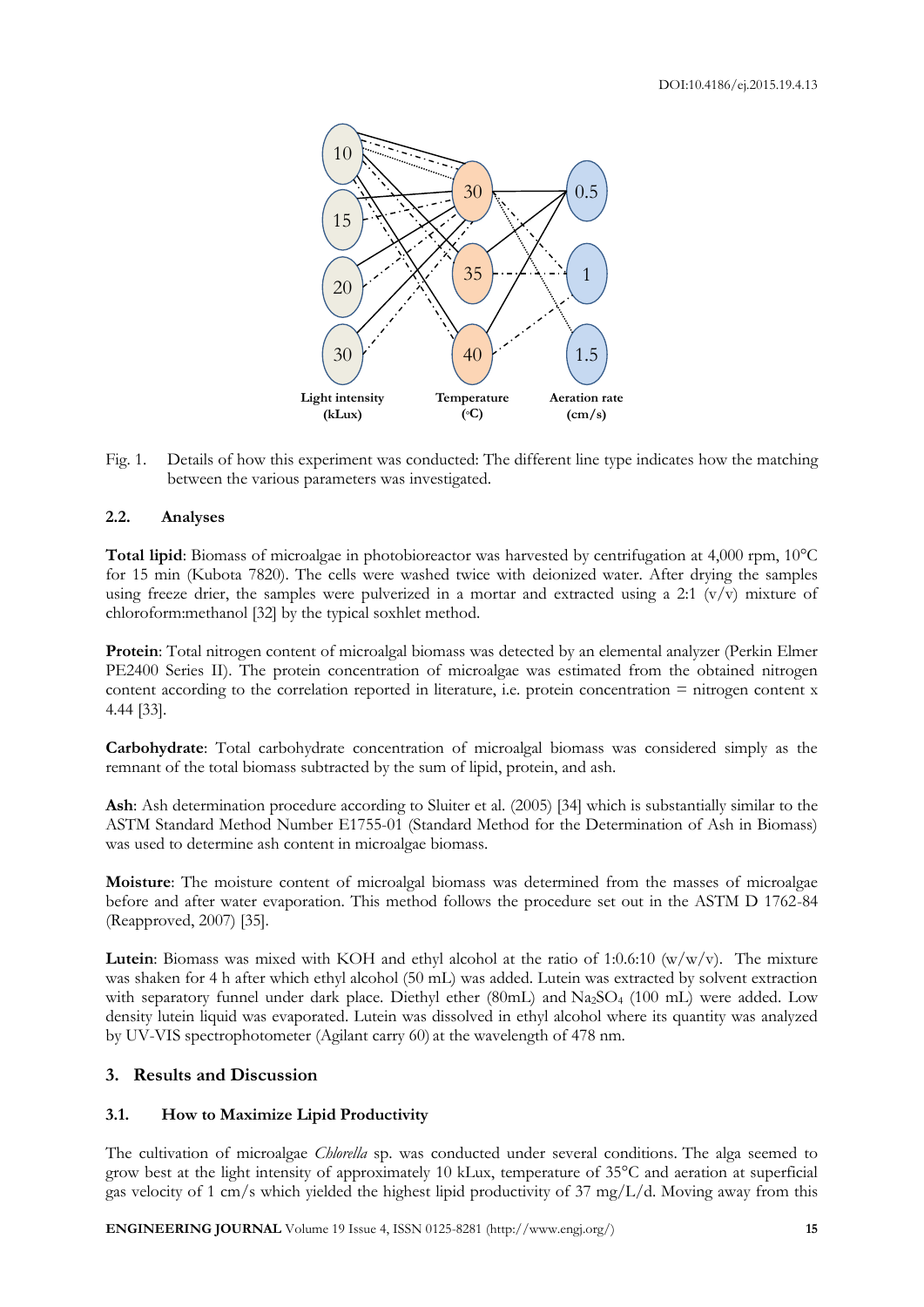optimal condition caused a decrease in lipid productivity, especially at high temperature, e.g. 38-40°C as shown in Fig. 2 where *Chlorella* grew considerably slowly. This corresponded well with the findings in literature which indicated that temperature higher than 37°C was not suitable for the growth of this algal species [36], and the suitable temperature range should be around 25-30<sup>o</sup>C [37–41]. Manipulating light intensity could facilitate the accumulation of lipid quite effectively. For instance, controlling the light intensity at 15 kLux could help enhance the lipid productivity to 36 mg/L/d when *Chlorella* sp. was cultivated at 30°C and aeration rate about 1 cm/s compared to 30 and 26 mg/L/d at light intensity of 20 and 10 kLux, respectively. In some cases, providing high light intensity might help the alga to better utilize light as a compensation for the poor circulation. This was observed when the aeration was poorly fixed at 0.5 cm/s (instead of 1 cm/s) and the lipid productivity could still be maintained at as high as 35 mg/L/d by increasing light intensity from 15 to 25 kLux (see Fig. 3).



Fig. 2. Lipid productivity (mg/L/d) of *Chlorella* sp. (Light intensity=10 kLux).



Fig. 3. Lipid productivity (mg/L/d) of *Chlorella* sp. (Temperature=30 °C).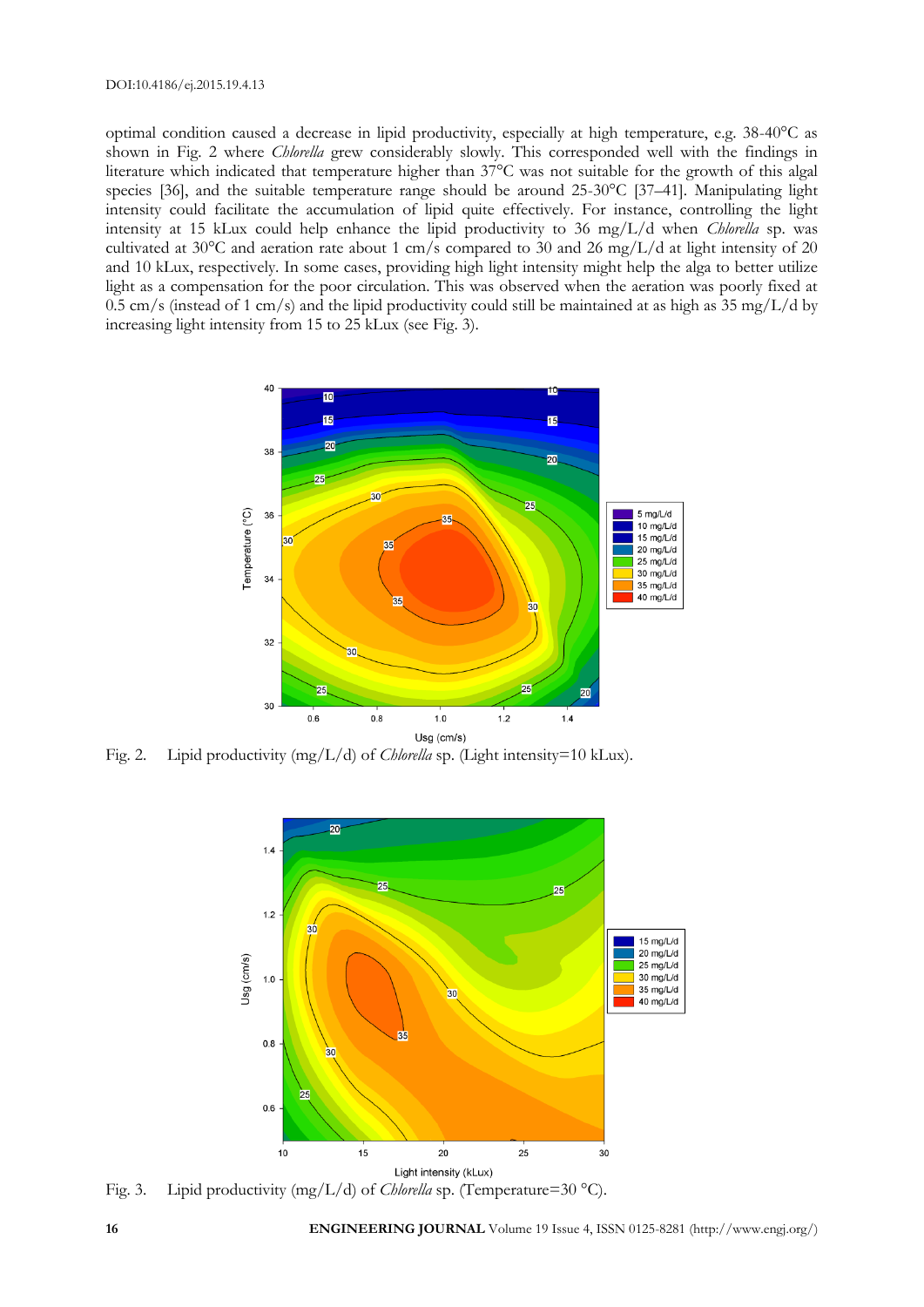#### **3.2. How to Maximize Protein Productivity**

Figure 4 illustrates that the highest protein productivity (89 mg/L/d) was achieved at 10 kLux, 35 $^{\circ}$ C, and 1 cm/s (aeration). Protein productivity decreased significantly to 53 and 29 mg/L/d if temperature changed to 30 and 40°C, respectively. This was due to two major reasons. First, biomass productivity was the highest at 35°C at 195 mg/L/d. This dropped slightly to 133 mg/L/d at 30°C, but significantly dropped to 57 mg/L/d at 40°C. Secondly, the protein content at 35°C was relatively high at 45.6%wt when compared to 39.8% at 30°C. Although the maximum protein accumulation of 50.8% occurred at 40°C, the productivity was extremely low due to the poor growth rate. Figure 5 demonstrates further that inducing protein accumulation might be achieved by providing high light intensity at high circulation rate. For instance, increasing light intensity and aeration velocity from 15 to 30 kLux and 1 to 1.5 cm/s could notably enhance the protein productivity from 53 to 74 mg/L/d.



Fig. 4. Protein productivity (mg/L/d) of *Chlorella* sp. (Usg=1 cm/s).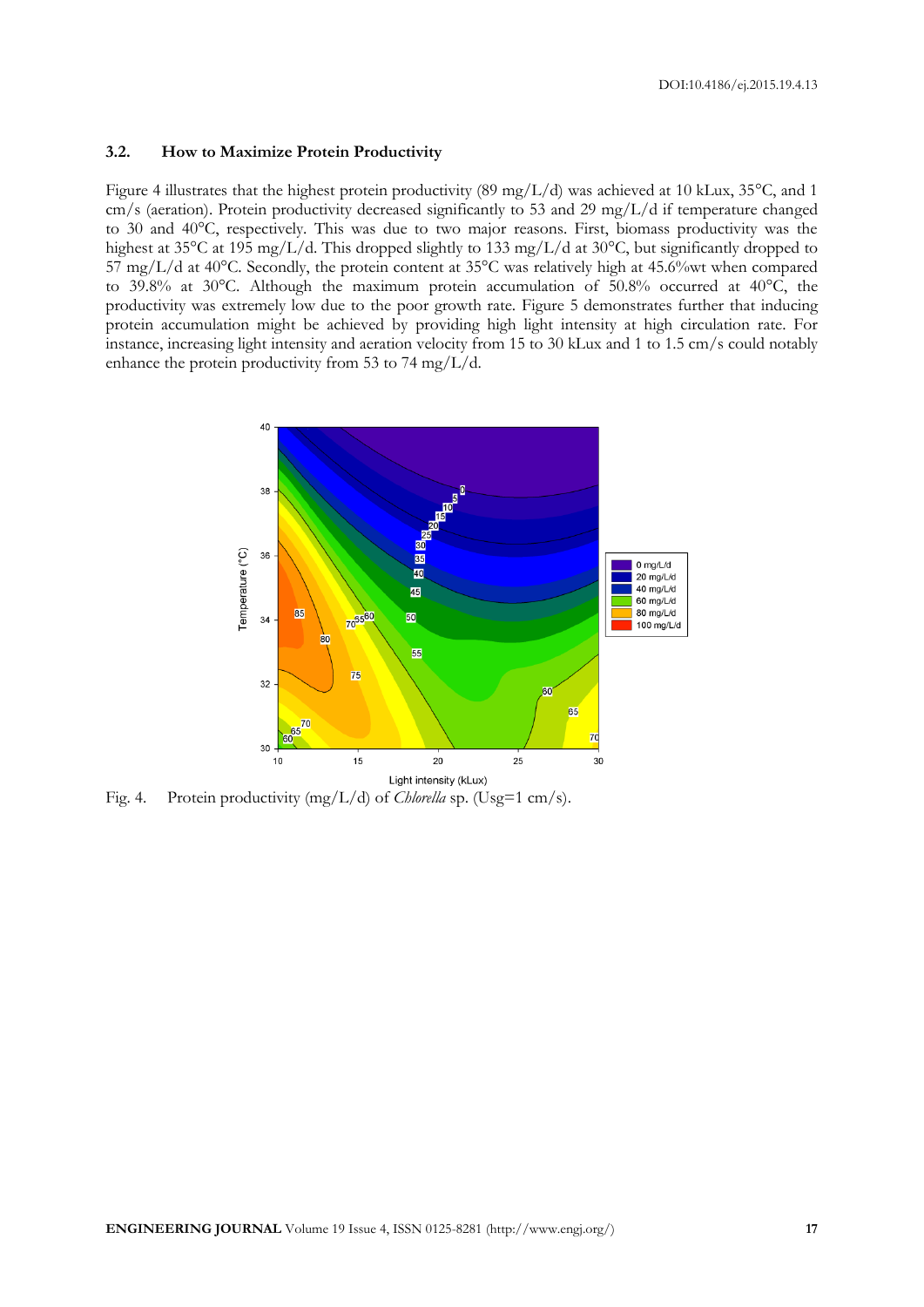

Fig. 5. Protein productivity (mg/L/d) of *Chlorella* sp. (Temperature=30 °C).

#### **3.3. How to Maximize Carbohydrate Productivity**

Figure 6 illustrates that the highest carbohydrate productivity of 60 mg/L/d could occur at two ranges of light intensity, i.e. at between 16 and 22 kLux, and at 30 kLux, both at 30°C and aeration velocity of 0.5 cm/s. When temperature and aeration were fixed at  $30^{\circ}$ C and 0.5 cm/s and the light intensity was reduced to 10 kLux, carbohydrate productivity decreased to 31 mg/L/d. At this low light intensity, there seemed to be an optimal range of temperature that could provide high carbohydrate content, i.e. between 33 to 36°C. Above and below this temperature range, carbohydrate productivity declined. At light intensity greater than 13 kLux, carbohydrate accumulated most at low temperature, and in this experiment, this was found at 30°C. Temperature greater than 33 or 34°C led to a decrease in carbohydrate productivity.



Fig. 6. Carbohydrate productivity (mg/L/d) of *Chlorella* sp. (Usg=0.5 cm/s)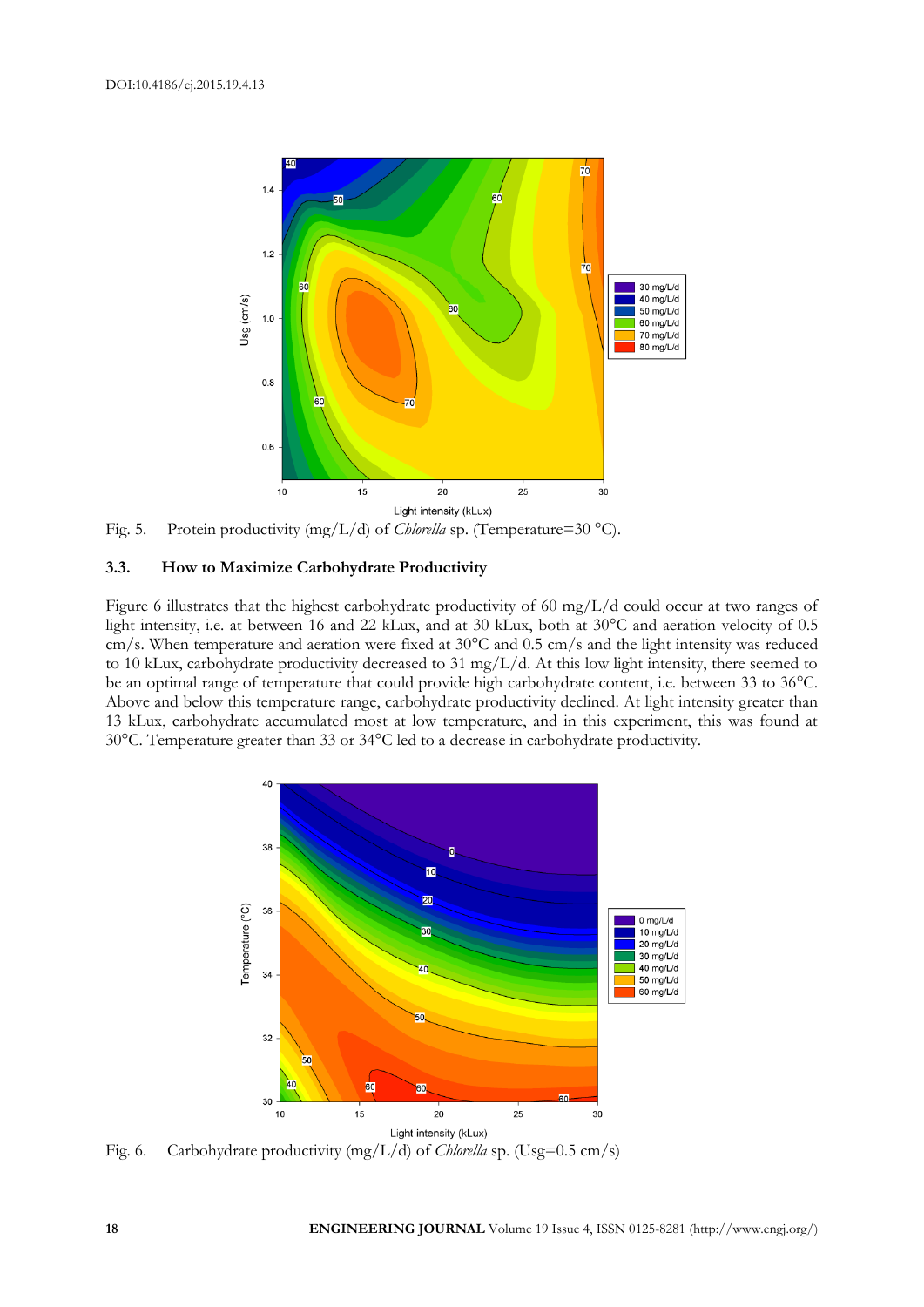#### **3.4. How to Maximize Lutein Productivity**

Lutein was among one of the most interesting biocomponents from *Chlorella* sp. considering its high price and the financial return rate. Lutein accumulation behavior was found to change with culture condition in a similar fashion to other nutritional compounds where the highest lutein productivity was 0.9 mg/L/d at 10 kLux, 35°C and aeration velocity of 1 cm/s. Lutein productivity seemed to decrease with increasing light intensity to greater than 10 kLux (Fig. 7). It was observed clearly that a decrease in temperature to 30°C lowered lutein productivity down to 0.3 mg/L/d. In fact, lutein was most accumulated when cells were exposed to a relatively high light intensity. Surprisingly, this same condition also resulted in the highest cell productivity indicating that cells were not in a stress condition. Sánchez et al. (2008b)[27] supported this finding and suggested that lutein was a primary metabolite of growth so the optimal condition for biomass productivity was the same with the optimal condition for lutein productivity.

Adjusting aeration could be a crucial factor for lutein accumulation (Fig. 8) whereas lutein decreased with aeration above or below 1 cm/s. To maintain high lutein productivity, temperature had to be controlled within the range of 33-37°C, aeration 0.8-1.2 cm/s, and with light intensity of 10 kLux. At these conditions, lutein productivity was in the range of 0.8-0.9 mg/L/d (270 mg/m<sup>2</sup>/d) which was about 16 times higher than that from marigold [42]. Table 1 illustrates the comparison of lutein yields from the various types of cultures which indicates that lutein from *Chlorella* was still not so high when compared with other algal species like *Chlorococcum citriforme*. However, *Chlorella* sp. is among the most common algal species in tropical area and the cultivation of such culture could be economically carried out which renders the production of lutein from such species more attractive.



Fig. 7. Lutein productivity (mg/L/d) of *Chlorella* sp. (Usg = 1 cm/s).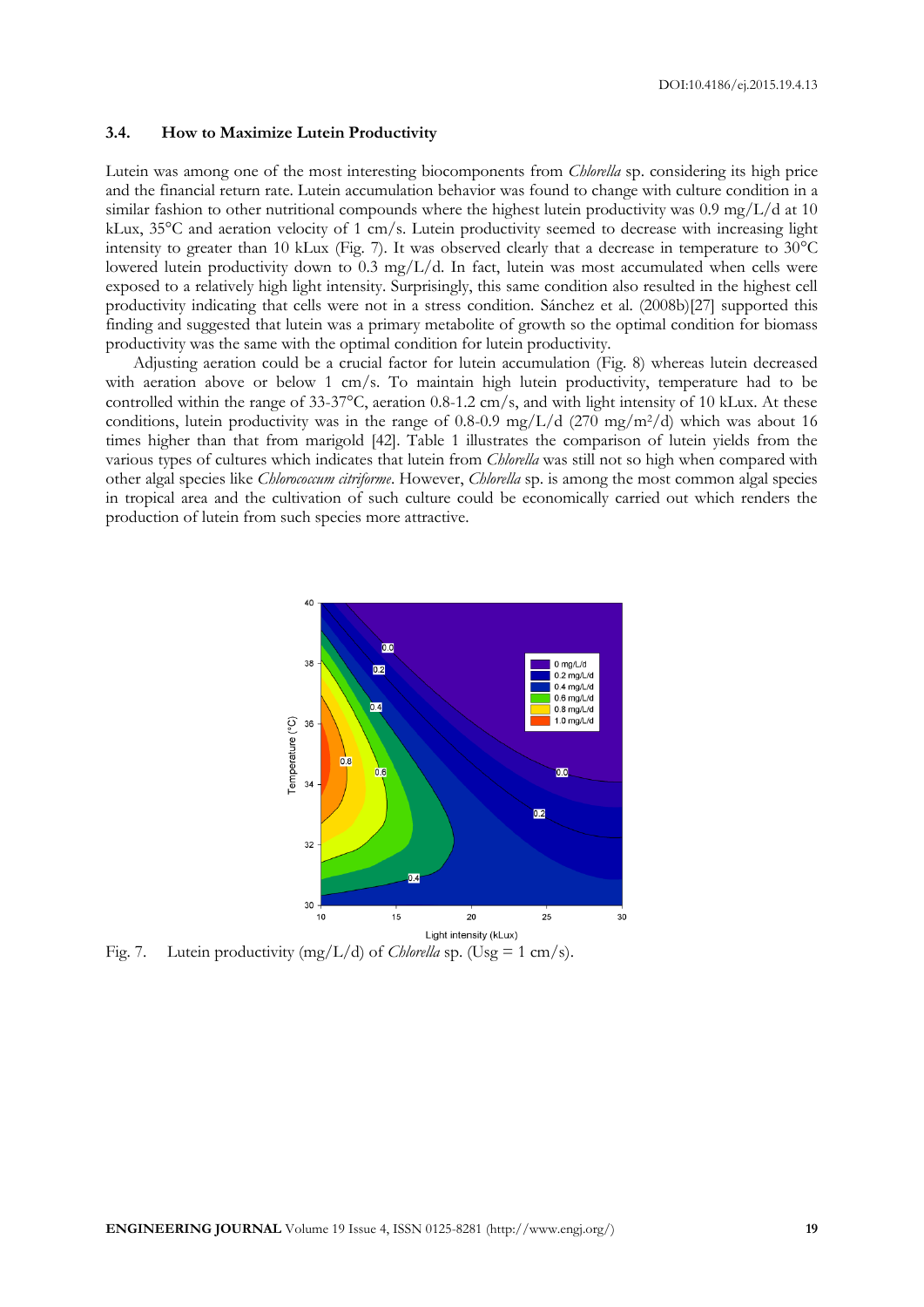

Fig. 8. Lutein productivity (mg/L/d) of *Chlorella* sp. (Light intensity = 10 kLux).

## **4. Conclusions**

This work demonstrated that nutritional composition accumulated during the cultivation of *Chlorella* sp. could be adjusted, although slightly in some cases, by manipulating typical culture conditions at its most appropriate level, such as temperature, light intensity and aeration velocity. The selection of operating conditions therefore needs to be carefully considered to ensure that the final quality of the product could be achieved. For this work, the various cultivating conditions for the different purposes were examined and the summary of such conditions along with the comparison between the reported biochemical compositions from *Chlorella* spp. and those obtained from this work are provided in Tables 2 and 3, respectively.

Table 1. The comparison of lutein yields from the various types of cultures.

|                              | Lutein content             |                              | Lutein productivity |             |            |
|------------------------------|----------------------------|------------------------------|---------------------|-------------|------------|
| <b>Biomass</b>               | $(mg/g \, dry \, biomass)$ | $(g/m^2/day)$<br>(g/rai/day) |                     | mg/L/d      | References |
| Marigold                     | 14.0                       | 27                           | 0.017               |             | $[42]$     |
| Muriellopsis sp.             | $4-6$                      | 160                          | 0.10                |             | $[43]$     |
|                              | 4.3                        | 288                          | 0.18                | 7.2         | $[24]$     |
|                              | 5.5                        | 336                          | 0.21                | $0.8 - 1.4$ | $[29]$     |
| Scenedesmus almeriensis      | 5.5                        | 1,176                        | 0.74                | 4.9         | $[26]$     |
|                              | 4.5                        | 464                          | 0.29                |             | $[27]$     |
| Chlorella protothecoides     | 4.6                        | 2,400                        | 1.50                | 10.0        | $[28]$     |
| Chlorella zofingiensis       | 3.4                        | 816                          | 0.51                | 3.4         | $[29]$     |
| Chlorococcum citriforme      | 7.2                        | 6,048                        | 3.78                | 25.2        | $[29]$     |
| Neospongiococcus gelatinosum | 7.6                        | 4,032                        | 2.52                | 16.8        | $[29]$     |
| Chlorella sp.                | 4.9                        | 432                          | 0.3                 | 0.9         | This work  |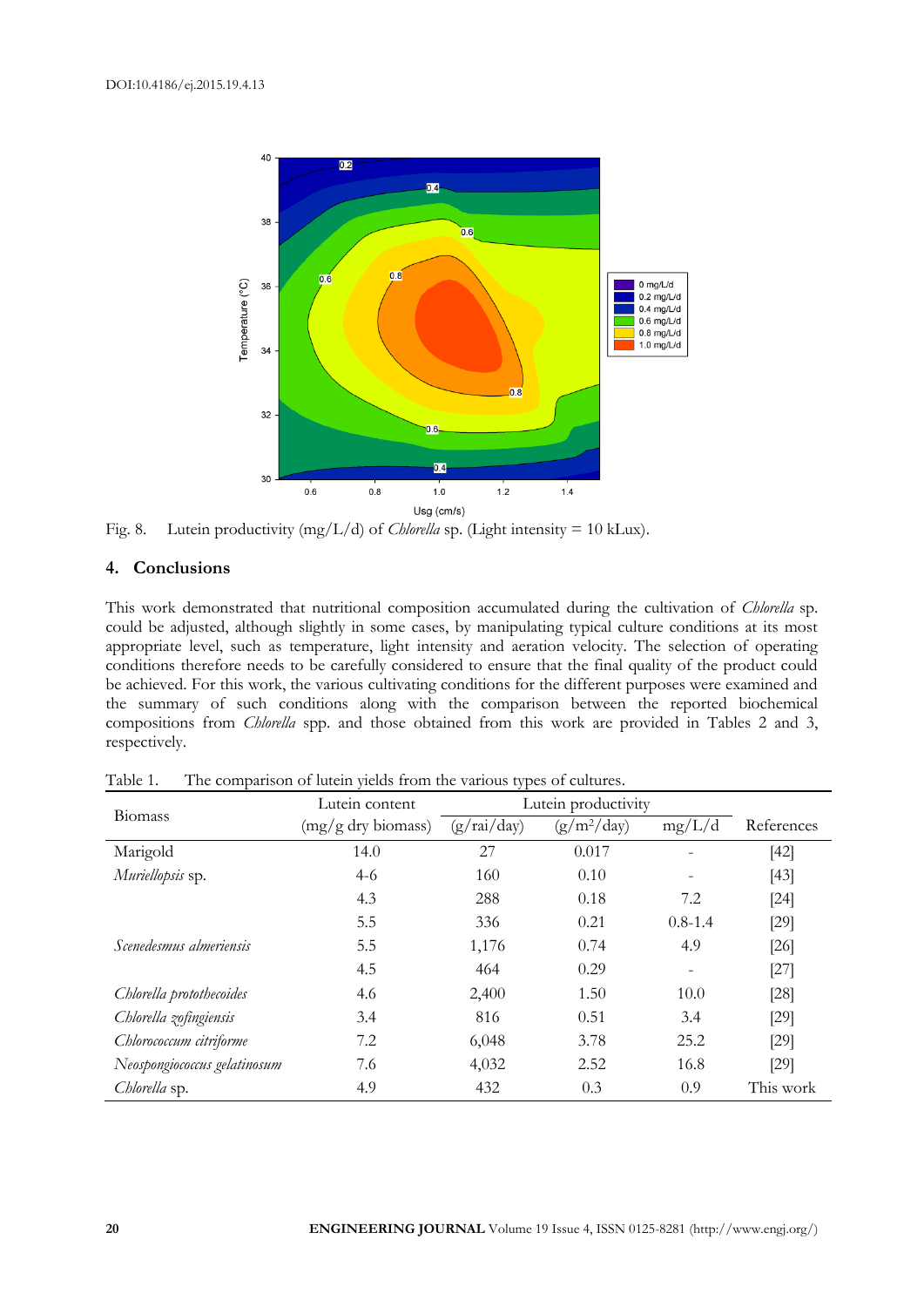| Major<br>Component | Maximal<br>productivity<br>(mg/L/d) | Optimal condition   |                              |                                         | Algal<br>biomass         | Minor biocomponent productivity<br>(mg/L/d) |         |                          |        |
|--------------------|-------------------------------------|---------------------|------------------------------|-----------------------------------------|--------------------------|---------------------------------------------|---------|--------------------------|--------|
|                    |                                     | Temperature<br>(°C) | Light<br>intensity<br>(kLux) | Aeration<br>velocity<br>$\text{(cm/s)}$ | productivity<br>(mg/L/d) | Lipid                                       | Protein | Carbohydrate             | Lutein |
| Lipid              | 37                                  | 35                  | 10                           |                                         | 196                      | $\overline{\phantom{a}}$                    | 89      | 45                       | 0.9    |
| Protein            | 89                                  | 35                  | 10                           |                                         | 196                      | 37                                          |         | 45                       | 0.9    |
| Carbohydrate       | 61                                  | 30                  | 30                           | 0.5                                     | 185                      | 33                                          | 68      | $\overline{\phantom{0}}$ | 0.4    |
| Lutein             | 0.9                                 | 35                  | 10                           |                                         | 196                      | 37                                          | 89      | 45                       |        |

Table 2. The summary of the conditions for each nutritional component of *Chlorella* sp.

Table 3. The comparison between the reported biochemical compositions from *Chlorella* spp. and those obtained from this work.

| Strain                            | Operating parameter |                             |                    | Maximum<br>biomass       | Productivity (mg/L/d) |         |              |           |
|-----------------------------------|---------------------|-----------------------------|--------------------|--------------------------|-----------------------|---------|--------------|-----------|
|                                   | Areation<br>rate    | Light<br>intensity<br>(Lux) | Temperature<br>(C) | concentration<br>$(g/L)$ | Lipid                 | Protein | Carbohydrate | Reference |
| Chlorella<br>vulgaris<br>$ESP-31$ | $300$ rpm           | 3,057                       | 25                 | 0.17                     | 23                    | 17      | 6            | $[13]$    |
| Chlorella<br>vulgaris             | 1200<br>(mL/min)    | 4,440                       | 25                 | 0.7                      | 37                    | 19      | 117          | $[14]$    |
| Chlorella<br>vulgaris             | 6000<br>(mL/min)    | 2,220                       | 22                 | $0.86\,$                 | 13                    |         |              | $[44]$    |
| Chlorella sp.                     |                     | 2,220                       | $25 \pm 2$         | $\overline{2}$           | 16                    | 15      | 17           | $[45]$    |
| Chlorella<br>vulgaris             | 2000<br>(mL/min)    | 18,500                      | $25 + 1$           | 1.48                     | 40                    | 26      | 26           | $[46]$    |
| Chlorella<br>vulgaris             |                     | 5,328                       | $25 + 2$           | 0.4                      | $\mathfrak{Z}$        | 15      | 6            | $[47]$    |
| Chlorella sp.                     | $1 \text{ (cm/s)}$  | 10,000                      | 35±0.5             | 1.18                     | 37                    | 89      | 45           | This work |
| Chlorella sp.                     | $0.5$ (cm/s)        | 30,000                      | 30±0.5             | 1.11                     | 33                    | 68      | 61           | This work |

#### **Acknowledgements**

The fundings from Dutsadi Phiphat Scholarship of Chulalongkorn University and PTT Research and Technology Institute are greatly appreciated.

#### **References**

- [1] K. Hirayama, I. Maruyama, and T. Maeda, "Nutritional effect of freshwater *Chlorella* on growth of the rotifer *Brachionus plicatilis*," *Hydrobiologia,* vol. 186–187, no. 1, pp. 39–42, 1989.
- [2] M. N. Duray, C. B. Estudillo, and L. G. Alpasan, "Larval rearing of the grouper *Epinephelus suillus* under laboratory conditions," *Aquaculture*, vol. 150, no. 1–2, pp. 63–76, 1997.
- [3] M. Ashraf, S. Ullah, T. Rashid, M. Ayub, E. M. Bhatti, S. A. Naqvi, and M. Javaid, "Optimization of indoor production of fresh water rotifer, *Brachionus calyciflorus*, b: Feeding Studies," *Pakistan Journal of Nutrition*, vol. 9, no. 6, pp. 582–588, 2010.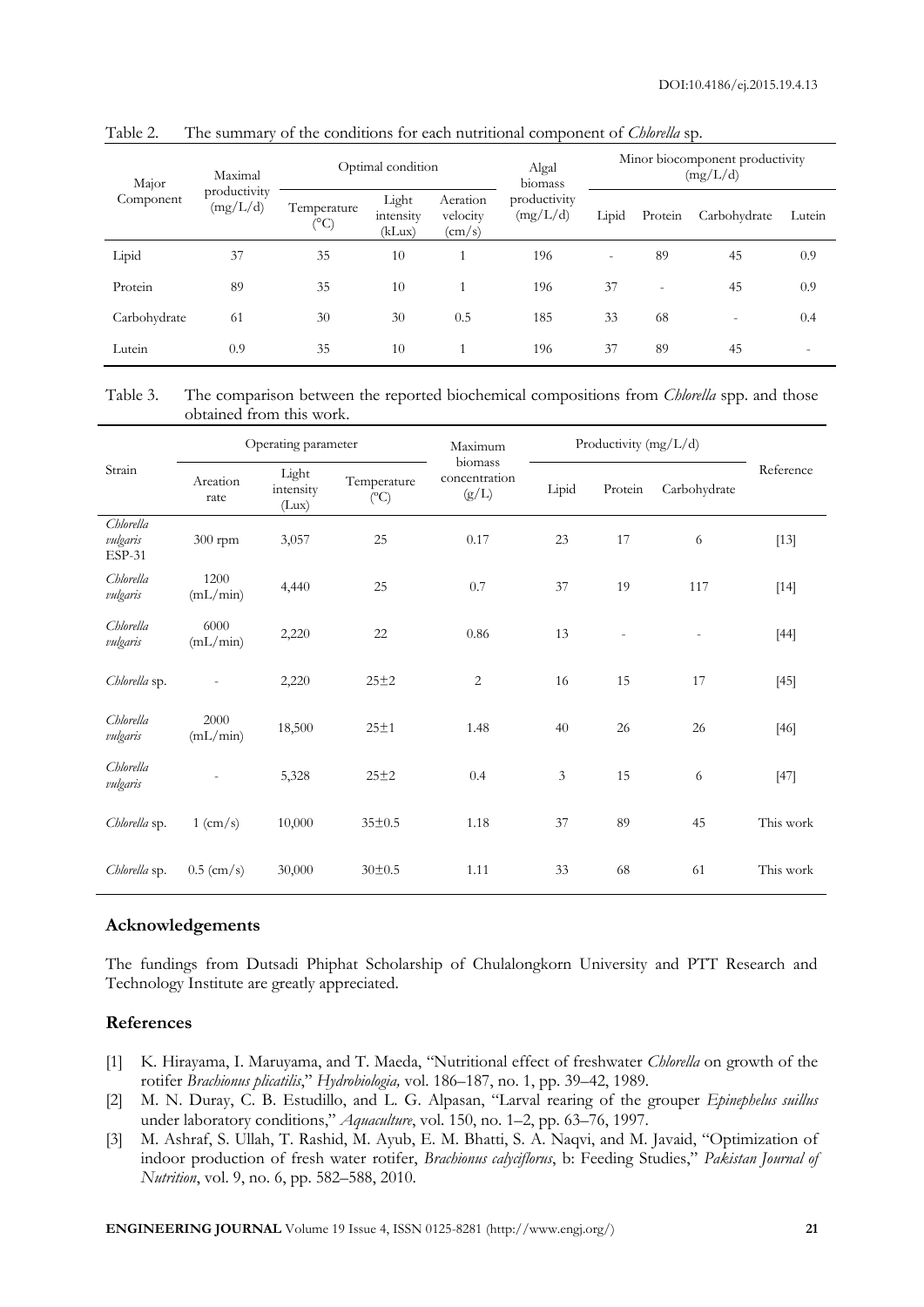- [4] L. Gouveia, V. Veloso, A. Reis, H. Fernandes, J. Novais, and J. Empis, "Evolution of pigment composition in *Chlorella vulgaris*," *Bioresource Technology*, vol. 57, no. 2, pp. 157–163, 1996.
- [5] W.-L. Chu, "Potential applications of antioxidant compounds derived from algae," *Current Topics in Nutraceutical Research*, vol. 9, no. 3, pp. 83–98, 2011.
- [6] H. A. Park and S. Y. Kim, "Nutritional supplements," *Journal of the Korean Medical Association*, vol. 55, no. 9, pp. 889–897, 2012.
- [7] H. Yang, and Z. Huang, "Activities of antioxidant enzymes and Zn-MT-like proteins induced in *Chlorella vulgaris* exposed to Zn2+," *Shengtai Xuebao/Acta Ecologica Sinica*, vol. 32, no. 22, pp. 7117–7123, 2012.
- [8] M. M. Phukan, R. S. Chutia, B. K. Konwar, and R. Kataki, "Microalgae *Chlorella* as a potential bioenergy feedstock," *Applied Energy*, vol. 88, no. 10, pp. 3307–3312, 2011.
- [9] M. Belkoura, A. Benider, and A. Dauta, "Effects of temperature, light intensity and growth phase on the biochemical composition of *Chlorella sorokiniana Shihira and Krauss*," *Annales de Limnologie*, vol. 33, no. 1, pp. 3–11, 1997.
- [10] M.-L. Teoh, W.-L. Chu, H. Marchant, and S.-M. Phang, "Influence of culture temperature on the growth, biochemical composition and fatty acid profiles of six Antarctic microalgae," *Journal of Applied Phycology*, vol. 16, no. 6, pp. 421–430, 2004.
- [11] A. Ramazanov and Z. Ramazanov, "Isolation and characterization of a starchless mutant of *Chlorella pyrenoidosa* STL-PI with a high growth rate, and high protein and polyunsaturated fatty acid content," *Phycological Research*, vol. 54, no. 4, pp. 255–259, 2006.
- [12] J. Seyfabadi, Z. Ramezanpour, and Z. A. Khoeyi, "Protein, fatty acid, and pigment content of *Chlorella vulgaris* under different light regimes," *Journal of Applied Phycology*, vol. 23, no. 4, pp. 721–726, 2011.
- [13] K.-L. Yeh, J.-S. Chang, and W.-M. Chen, "Effect of light supply and carbon source on cell growth and cellular composition of a newly isolated microalga *Chlorella vulgaris* ESP-31," *Engineering in Life Sciences*, vol. 10, no. 3, pp. 201–208, 2010.
- [14] J.-M. Lv, L.-H. Cheng, X.-H. Xu, L. Zhang, and H.-L. Chen, "Enhanced lipid production of *Chlorella vulgaris* by adjustment of cultivation conditions," *Bioresource Technology*, vol. 101, no. 17, pp. 6797–6804, 2010.
- [15] F. A. Q. Sayegh and D. J. S. Montagnes, "Temperature shifts induce intraspecific variation in microalgal production and biochemical composition," *Bioresource Technology*, vol. 102, no. 3, pp. 3007– 3013, 2011.
- [16] S. Sánchez, Ma. E. Martínez, and F. Espinola, "Biomass production and biochemical variability of the marne microalga *Isochrysis galbana* in relation to culture medium," *Biochemical Engineering Journal*, vol. 6, no. 1, pp. 13–18, 2000.
- [17] T. M. Sobczuk and Y. Chisti, "Potential fuel oils from the microalga *Choricystis minor*," *Journal of Chemical Technology and Biotechnology*, vol. 85, no. 1, pp. 100–108, 2010.
- [18] H. K. Yilmaz, D. Ayas, and H. Yilmaz, "The effects of different salinity ratios on reproductive rates and proximate composition of *Spirulina platensis* in a helical photobioreactor," *Journal of Animal and Veterinary Advances*, vol. 9 no. 8, pp. 2427–2431, 2010.
- [19] G. Raghavan, C. K. Haridevi, and C. P. Gopinathan, "Growth and proximate composition of the *Chaetoceros calcitrans f. pumilus* under different temperature, salinity and carbon dioxide levels," *Aquaculture Research*, vol. 39, no. 10, pp. 1053–1058, 2008.
- [20] M. R. De La Peña, "Cell growth and nutritive value of the tropical benthic diatom, *Amphora* sp., at varying levels of nutrients and light intensity, and different culture locations," *Journal of Applied Phycology*, vol. 19, no. 6, pp. 647–655, 2007.
- [21] M. Takagi and T. Yoshida, "Effect of salt concentration on intracellular accumulation of lipids and triacylglyceride in marine microalgae *Dunaliella* cells," *Journal of Bioscience and Bioengineering*, vol. 101, no.3, pp. 223–226, 2006.
- [22] S. M. Renaud, D. L. Parry, L.-V. Thinh, C. Kuo, A. Padovan, and N. Sammy, "Effect of light intensity on the proximate biochemical and fatty acid composition of *Isochrysis* sp. and *Nannochloropsis oculata* for use in tropical aquaculture," *Journal of Applied Phycology*, vol. 3, no. 1, pp. 43–53, 1991.
- [23] A. C. Guedes, H. M. Amaro, and F. X. Malcata, "Microalgae as sources of high added-value compounds-a brief review of recent work," *Biotechnology Progress*, vol. 27, no. 3, pp. 597–613, 2011.
- [24] J. A. Del Campo, H. Rodríguez, J. Moreno, M. A. Vargas, J. Rivas, and M. G. Guerrero, "Lutein production by *Muriellopsis* sp. in an outdoor tubular photobioreactor," *Journal of Biotechnology*, vol. 85, no. 3, pp. 289–295, 2001.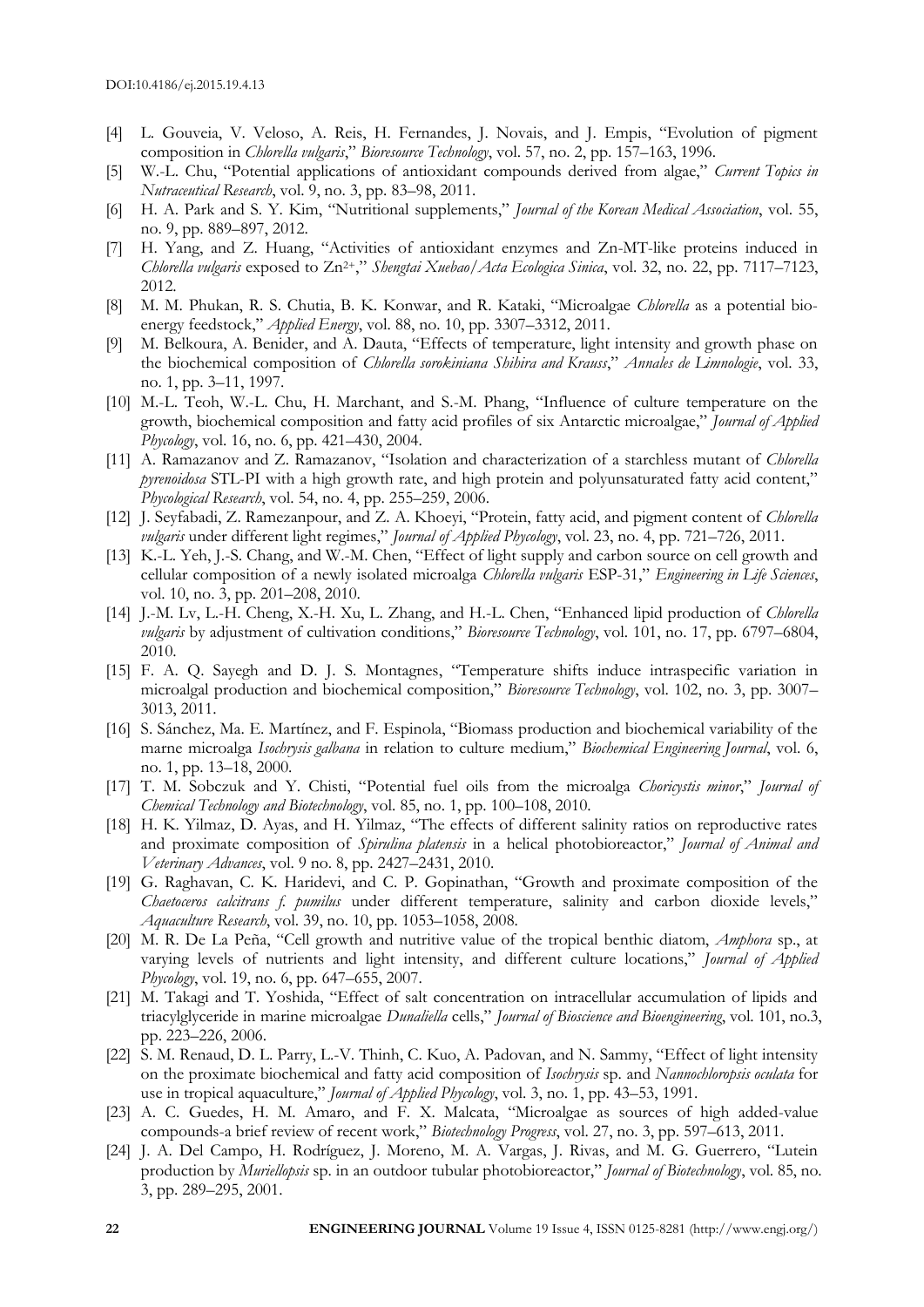- [25] C. Prommuak, P. Pavasant, and A. Shotipruk, "Lipid extraction and biodiesel production from microalgae and recovery of free lutein by-product," Ph.D. thesis, Department of Chemical Engineering, Faculty of Engineering, Chulalongkorn University, Bangkok, Thailand 2012.
- [26] J. F. Sánchez, J. M. Fernández, F. G. Acién, A. Rueda, J. Pérez-Parra, and E. Molina, "Influence of culture conditions on the productivity and lutein content of the new strain *Scenedesmus almeriensis*," *Process Biochemistry*, vol. 43, no. 4, pp. 398–405, 2008.
- [27] J. F. Sánchez, J. M. Fernández-Sevilla, F. G. Acién, M. C. Cerón, J. Pérez-Parra, and E. Molina-Grima, "Biomass and lutein productivity of *Scenedesmus almeriensis*: Influence of irradiance, dilution rate and temperature," *Applied Microbiology and Biotechnology*, vol. 79, no. 5, pp. 719–729, 2008.
- [28] D. Wei, F. Chen, G. Chen, X. W. Zhang, L. Liu, and H. Zhang, "Enhanced production of lutein in heterotrophic *Chlorella protothecoides* by oxidative stress," *Science in China, Series C: Life Sciences*, vol. 51, no. 12, pp. 1088–1093, 2008.
- [29] J. A. Del Campo, J. Moreno, H. Rodríguez, M. Angeles Vargas, J. Rivas, and M. G. Guerrero, "Carotenoid content of chlorophycean microalgae: factors determining lutein accumulation in *Muriellopsis* sp. (Chlorophyta)," *Journal of Biotechnology*, vol. 76, no.1, pp. 51–59, 2000.
- [30] K.-D. Sung, J.-S. Lee, C.-S. Shin, S.-C. Park, and M.-J. Choi, "CO<sup>2</sup> fixation by *Chlorella* sp. KR-1 and its cultural characteristics," *Bioresource Technology*, vol. 68, no. 3, pp. 269–273, 1999.
- [31] A. C. Kumoro and H. Susanto, "Impact of hazardous components on CO<sub>2</sub> biofixation from synthetic flue gas using *Chlorella* sp. JPR-1 in a raceway pond photobioreactor," *Songklanakarin Journal of Science and Technology*, vol. 35, no. 5, pp. 563–568, 2013.
- [32] E. G. Bligh and W. J. Dyer, "A rapid method of total lipid extraction and purification," *Canadian Journal of Biochemistry and Physiology*, vol. 37, no. 8, pp. 911–917, 1959.
- [33] C. V. G. López, M. del Carmen CerónGarcía, F. G. A. Fernández, C. S. Bustos, Y. Chisti, and J. M. F. Sevilla, "Protein measurements of microalgal and cyanobacterial biomass," *Bioresource Technology*, vol. 101, no. 19, pp. 7587–7591, 2010.
- [34] A. Sluiter, B. Hames, R. Ruiz, C. Scarlata, J. Sluiter, and D. Templeton, "Determination of ash in biomass," National Renewable Energy Laboratory, Golden, CO, Laboratory Analytical Procedure, 2005.
- [35] *Standard Test Method for Chemical Analysis of Wood Charcoal. D 1762-84, 2001 (Reapproved, 2007)*, ASTM— American Society for Testing and Material, West Conshohocken, PA: ASTM International, 2007. doi: 10.1520/D1762-84R07
- [36] T. Li, Y. Zheng, L. Yu, and S. Chen, "High productivity cultivation of a heat-resistant microalga *Chlorella sorokiniana* for biofuel production," *Bioresource Technology*, vol. 131, pp. 60–67, 2013.
- [37] S. H. Oh, M. C. Kwon, W. Y. Choi, Y. C. Seo, G. B. Kim, D. H. Kang, S. Y. Lee, and H. Y. Lee, "Long-term outdoor cultivation by perfusing spent medium for biodiesel production from *Chlorella minutissima*," *Journal of Bioscience and Bioengineering*, vol. 110, no. 2, pp. 194–200, 2010.
- [38] E. B. Sydney, W. Sturm, J. C. de Carvalho, V. Thomaz-Soccol, C. Larroche, A. Pandey, and C. R. Soccol, "Potential carbon dioxide fixation by industrially important microalgae," *Bioresource Technology*, vol. 101, no. 15, pp. 5892–5896, 2010.
- [39] M. Buchert, S. Belz, E. Messerschmid, and S. Fasoulas, "Cultivating *Chlorella vulgaris* for nutrition and oxygen production during long term manned space missions," in *Proceedings of the International Astronautical Congress, IAC 1*, 2012, pp. 376–381.
- [40] T. Xie, Y. Sun, K. Du, B. Liang, R. Cheng, and Y. Zhang, "Optimization of heterotrophic cultivation of *Chlorella* sp. for oil production," *Bioresource Technology*, vol. 118, pp. 235–242, 2012.
- [41] B. L. Lu, L. Qi, and M. X. Li, "Effects of temperature on the growth and product accumulation of *Chlorella* sp.," *Advanced Materials Research*, vol. 712–715, pp. 428–432, 2013.
- [42] W. Palumpitag, P. Prasitchoke, M. Goto, and A. Shotipruk, "Supercritical carbon dioxide extraction of marigold lutein fatty acid esters: Effects of cosolvents and saponification conditions," *Separation Science and Technology*, vol. 46, no. 4, pp. 605–610, 2011.
- [43] A. M. Blanco, J. Moreno, J. A. Del Campo, J. Rivas, and M. G. Guerrero, "Outdoor cultivation of lutein-rich cells of *Muriellopsis* sp. in open ponds," *Applied Microbiology and Biotechnology*, vol. 73, no. 6, pp. 1259–1266, 2007.
- [44] A. Widjaja, C.-C. Chien, and Y.-H. Ju, "Study of increasing lipid production from fresh water microalgae *Chlorella vulgaris*," *Journal of the Taiwan Institute of Chemical Engineers*, vol. 40, no. 1, pp. 13–20, 2009.